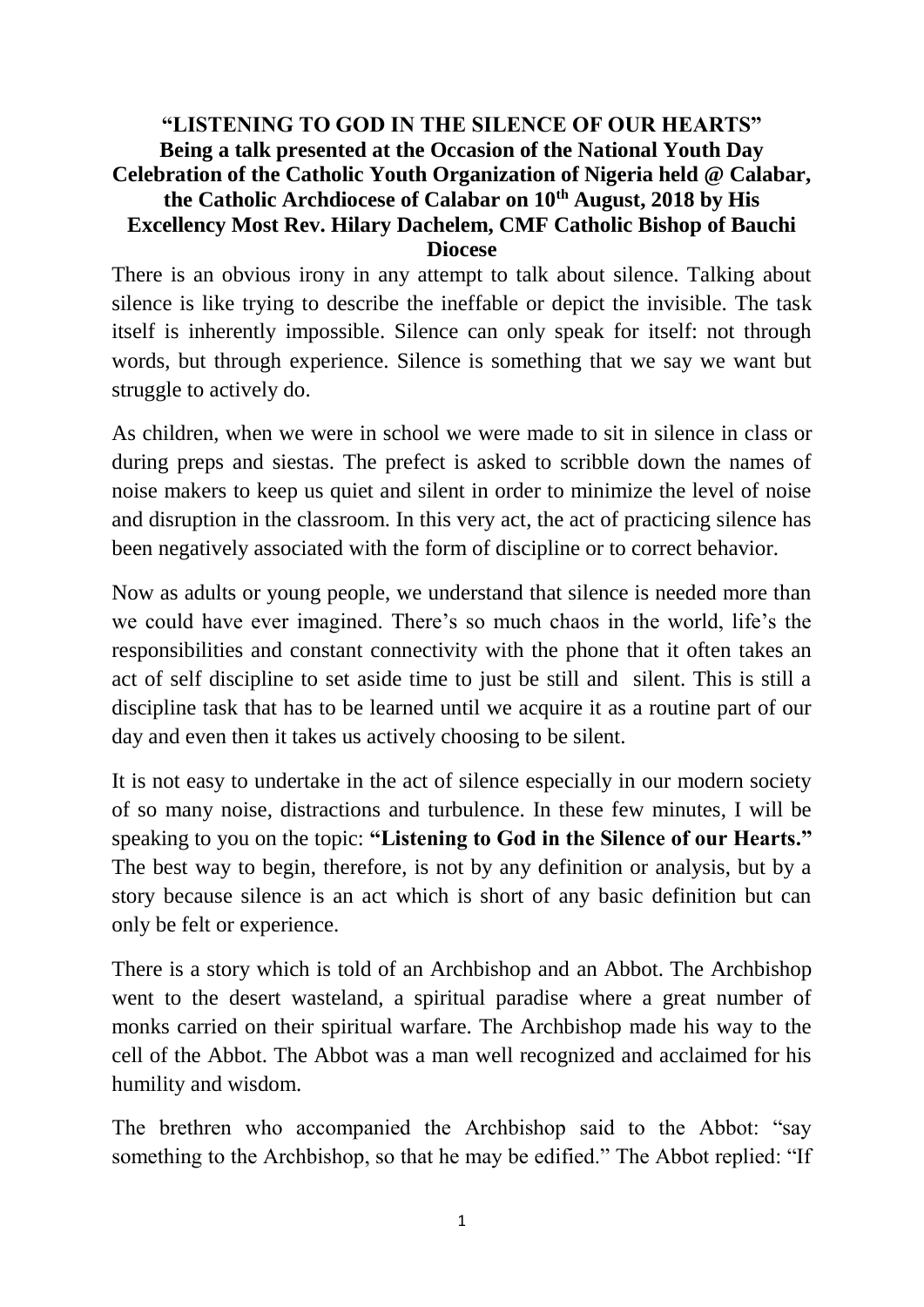he is not edified by my silence, he will not be edified by my speech." There is really little more that can or should be said. If people cannot listen to God in silence and be edified in their hearts, how much more will they listen to Him and be convinced even if He speaks to them in words? It may be extremely difficult for them to be edified by His words.

There are many Christians, especially young people in our world today, who are searching for God in the wrong places of life. Some of you are seeking for God in money, some of you are seeking for God in alcohol, drugs, sensual pleasures, while some are seeking for God in noisy and fruitless ventures. More often than not, God still speaks to us in the silence of our hearts.

# **Silence is the Medium of Divine Revelation**

Silence, in the most positive sense, is the environment and atmosphere, the sacred space, the language into which God speaks His word, both to create the world and to save it from death and corruption. The best way to experience God is to listen to Him through the silence of our hearts because God reveals Himself in silence.

The scriptures testify that in the beginning there was absolute silence when God revealed Himself in creation. Through his word, God spoke into this silence, to create the heavens and the earth. God declares through prophet Isaiah: "My Word that goes forth from my mouth will not return to me empty; it shall accomplish that which I purpose and succeed in the thing for which I sent it" (Is. 55:11). To affirm that God creates ex nihilo (out of nothing), is to say that He speaks out of silence, to bring all things into existence by the power of His creative Word.

Silence, therefore, is the medium of Divine Revelation. In a terrifying epiphany (the revelation of God) recounted in the first Book of Kings, God appeared on the mountain to the Prophet Elijah not in the chaos or tyranny of life but in a still shrill voice. As the Lord passed by, there came a mighty wind, so strong that it split the mountain and shattered the rocks in pieces.

The narrative tells us: "The Lord was not in the wind." After the wind there came earthquake, then a fire; but the Lord was neither in them. Then, the passage concludes, "after the fire a still, small voice" (1 Kings 19:12). The New Revised Standard Version renders this more forcefully: "after the fire the sound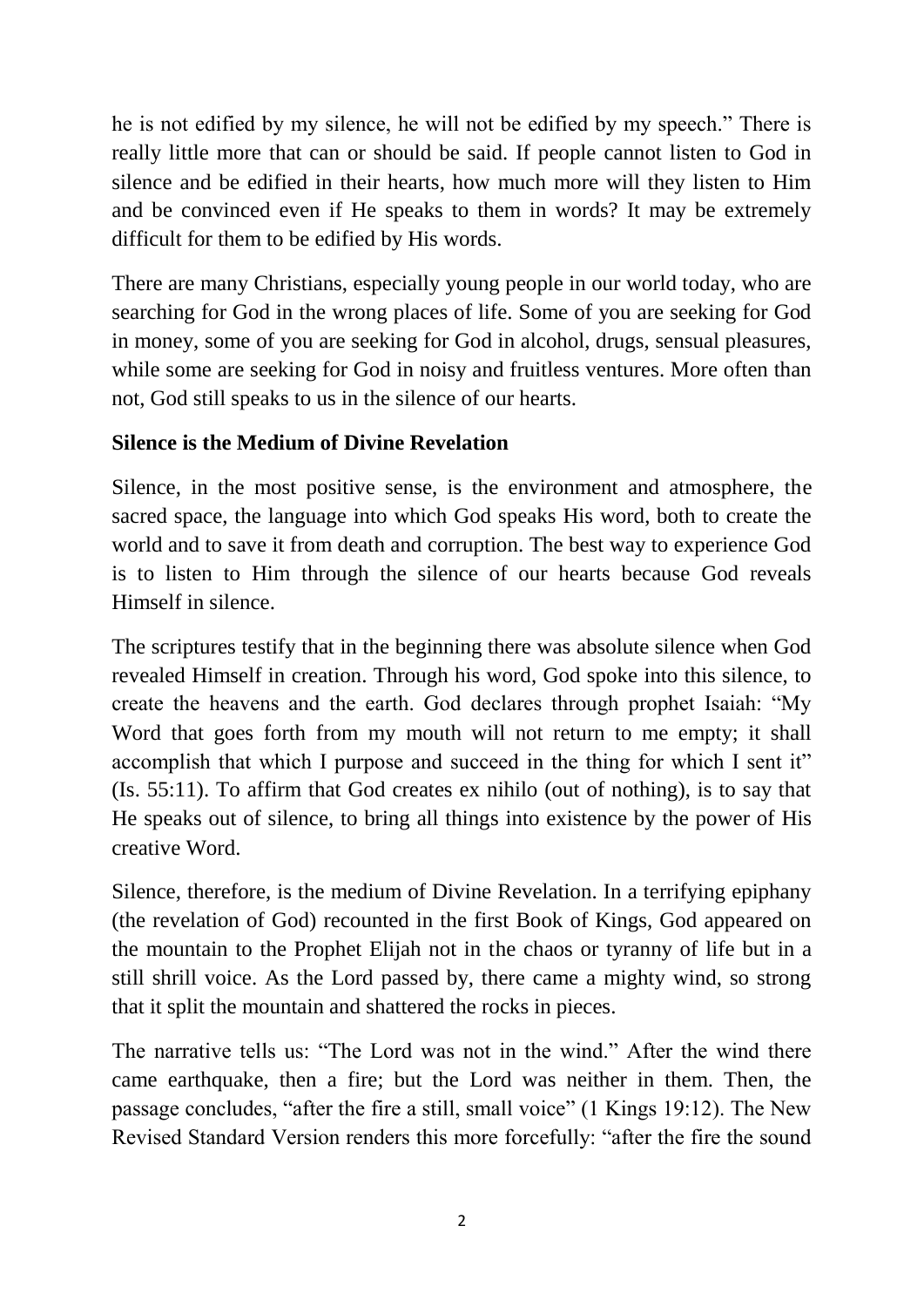of sheer silence." Through "the sound of sheer silence" – God reveals both His presence and His purpose.

In the Gospel of Luke the people of God are themselves reduced to awe-filled silence as they witness Christ's ability to silence his adversaries. Jesus in the presence of His disciples displays the authority to still the waters and silence the thundering of the waves as a great storm threatens to swamp their boat. He rebukes the wind and the sea: "Peace! Be still!" and "the wind ceased, and there was a great calm" (Lk 20:26; Mk. 4:39).

Silence facilitates our meeting with God for God speaks out of the depths of His own silence. Is true that we can find God everywhere, even in the midst of a crowd but the Lord Jesus who knows so thoroughly the laws of human psychology, recommends that we seek God in silence and solitude: When you pray, go into your room, and shut the door, pray to your Father in secret; and your Father, who sees in secret, will reward you" (Matt. 6:6).

### **Why is it important for us to listen to God in Silence?**

**We feel more the presence of God more in our Situations of life when we listen to Him in the Silence of our Hearts:** With the constant tug of everything pulling at us, it is important that we dedicate time to sit in silence to hear our Heavenly Father. This is because He cares about the things going on within us and He wants nothing more than for us to cast it all on Him and allow Him to speak life into our situations.

In the Gospel of Mathew God says: "Come to me all ye who labor and are overburdened and I will give you rest. Shoulder my yoke and learn from me, for I am gentle and humble of heart and you will find rest for your souls. Yes, my yoke is easy and my burden is light" (Matt. 11:28-29).

**We become more in Fellowship with God when we listen to Him in the Silence of our Hearts:** God doesn't want to compete with the distractions of the world but desires to see us make time to be in fellowship with Him, not just on Sundays during our Masses and other prayers of the Church but in those quiet, still moments throughout the week. It is through those quiet moments that the words of the Lord can leap into our hearts and give us peace that truly surpasses our understanding (Philippians 4:7).

**Silence has a profound Spiritual Value:** The Psalmist admonishes that "Be angry but do not sin, commune with your own hearts on your bed, and be silent"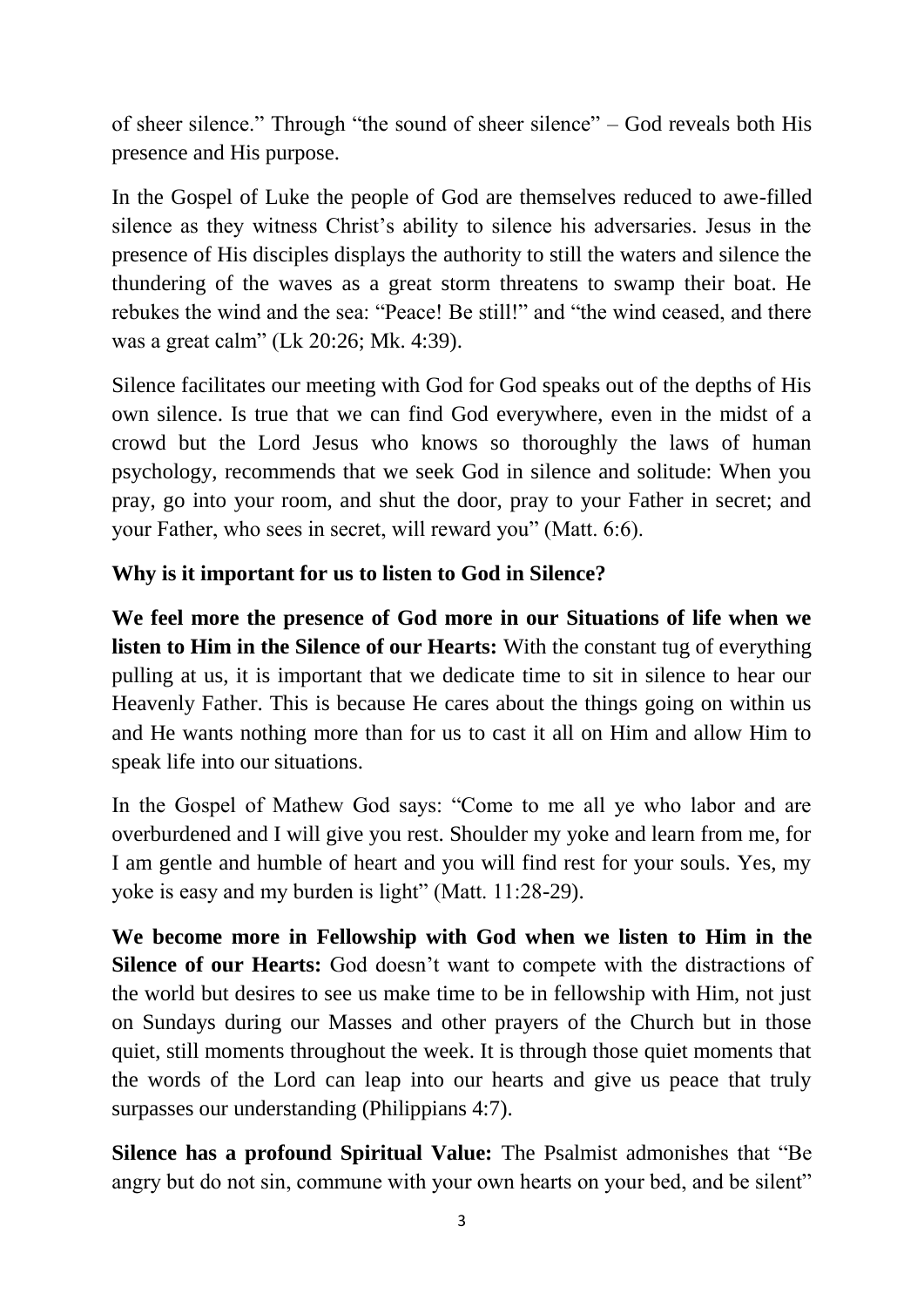(Psalm 4:4). Genuine compunction arises out of silence and solitude of one's own bed. St. Augustine declares that, the heart opens to the outpouring of divine love through the Holy Spirit and the Prophet Zephaniah said: "Be silent before the Lord God! For the day of the Lord is at hand" (Zephaniah 1:7).

Silence possesses an eschatological quality insofar as it prepares both heart and mind to receive God in His final coming. The day of the Lord is a day of judgment, symbolized by thunder and fury. But it is also a day of vindication, blessing and the bestowal of everlasting peace. These are qualities both given and received in silence.

# **How do we quiet our minds to listen to God in the Silence of our Hearts when everything around us today is pulling for our attention?**

**Practice the act of quietness and Silence:** Practice, they say, makes perfect. Silence is a virtue. It is going inward within the heart of the human person and listening to God as He speaks to you in the silence. It may take time to practice and learn how to quiet our minds, but that does not mean that it is impossible.

It may seem silly at first, but trust that the process of it all will be greater once it becomes part of a daily routine. Practicing being quiet also gives us the opportunity to carefully consider the things that usually consume our time like television, social media, cell phone etc. What are you willing to give up spending time with your Savior?

**Prayer and personal reflection on the Psalms and the Scriptures:** A big milestone in prayer is reached when we discover a need to listen more rather than to talk in prayer. A crucial stage in the process of learning to pray is to begin to listen. The essential condition for contemplative prayer is the ability to listen, and an appreciation of silence. There is a story of a priest and an old man.

The old man would sit still in the church for hours on end. One day a priest asked him if God ever said anything to Him in his prayer. The old man said: "God does not talk. He just listens." "Well, then, what do you spend all this time talking about?" The old man said: "I don't talk either. I just listen." Listening is one of the greatest gifts we can share with each other even with God in prayer.

Think how bad you feel when you are not being listened to, or when you feel you don't have the voice to say what you want to say. Listening in prayer is about personal recognition of the presence of God in our lives. This is where we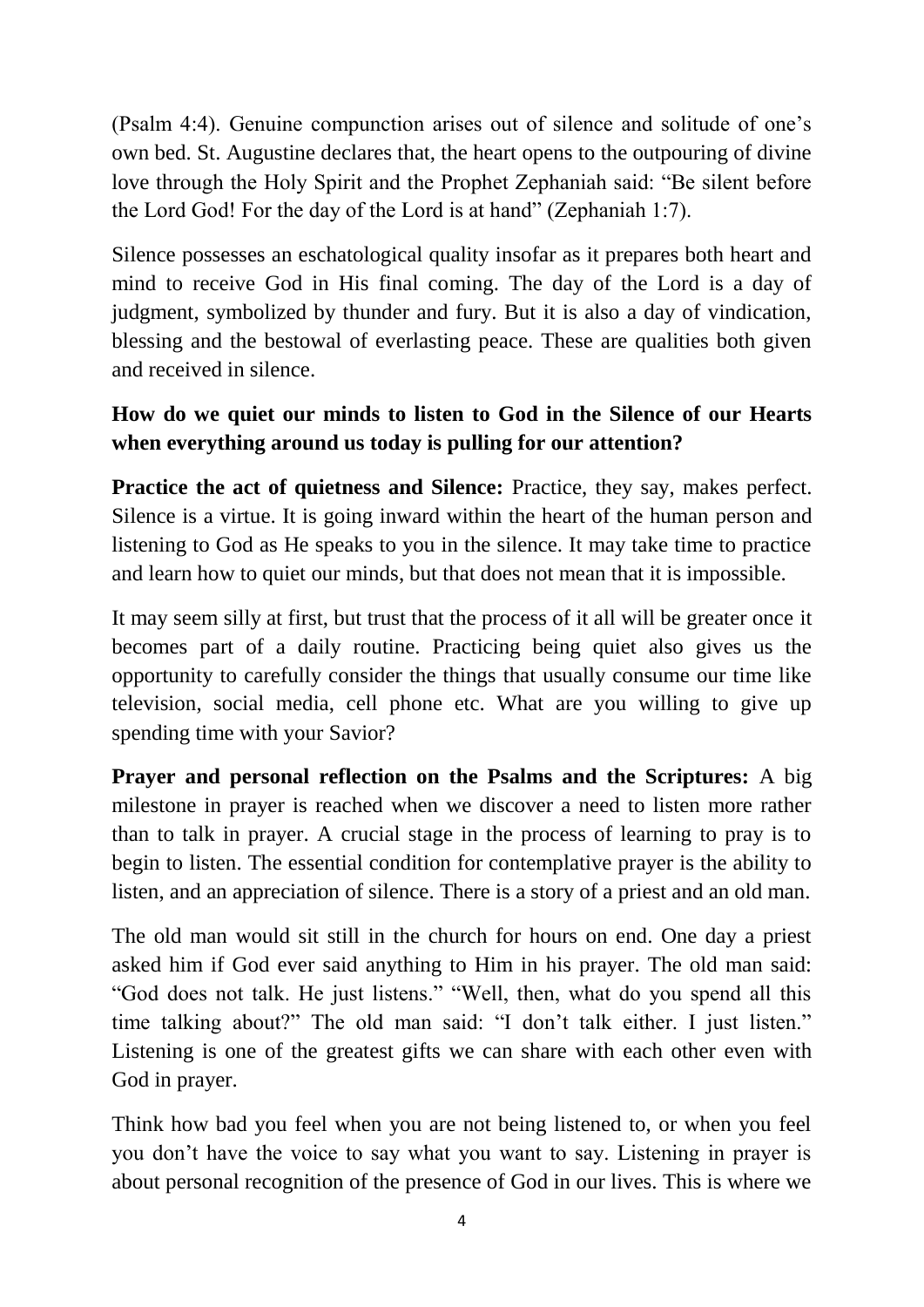discover the creativity of prayer – where God is at work in our hearts, more deeply than in our consciousness. Nothing could be more powerful than this silent word.

Colossians 4:2 says that we are to devote ourselves to pray with an alert mind and thankful heart. Our Father wants us to come to Him with expectancy ready to learn and hear from Him. The Lord may not tell us everything in the moment but He'll make us alert of the signs along the way. Regardless of what it can be, it is important to remain alert to whatever He wants to show us.

Many of us want the feeling of hearing from God on daily basis. We want to feel God's presence. We want to know that He is with us and He is there to help us with our difficult decisions and challenges of life. We just don't have to pray and go about our day but we have to truly give Him (God) the opportunity to speak and talk to us. We have to approach prayer as truly a two-way communication.

When we sit down with our friends, we talk to them but also give them an opportunity to talk as well. It is the same when we talk with our God in prayer. But sometimes the temptation for us is that we often feel like heaping all our problems to God without letting Him speak to us in response. We want to talk to Him and He listens to us and solves our problems without letting Him speak to us too. But in real sense, God wants an opportunity to be given a chance to talk to us too.

**Approach God through adoration of the Blessed Sacrament:** Adoration according to the Catechism of the Catholic Church is the first attitude of man acknowledging that he is a creature before His Creator (CCC. 2628). For us Catholics we are blessed and fortunate to find God in the real presence of the Blessed Sacrament. This is a most sublime gift and opportunity which is not shared by other Churches and religions.

As Catholics, we believe that Christ is truly and substantially present in the Eucharist, the Blessed Sacrament is given the same adoration and devotion that is accorded to Christ. Eucharistic adoration or adoration to the Blessed Sacrament is adoring and honoring the Eucharistic Presence of Christ. Jesus waits for us in the Blessed Sacrament. By worshipping the Eucharistic Jesus, we become what God wants us to be.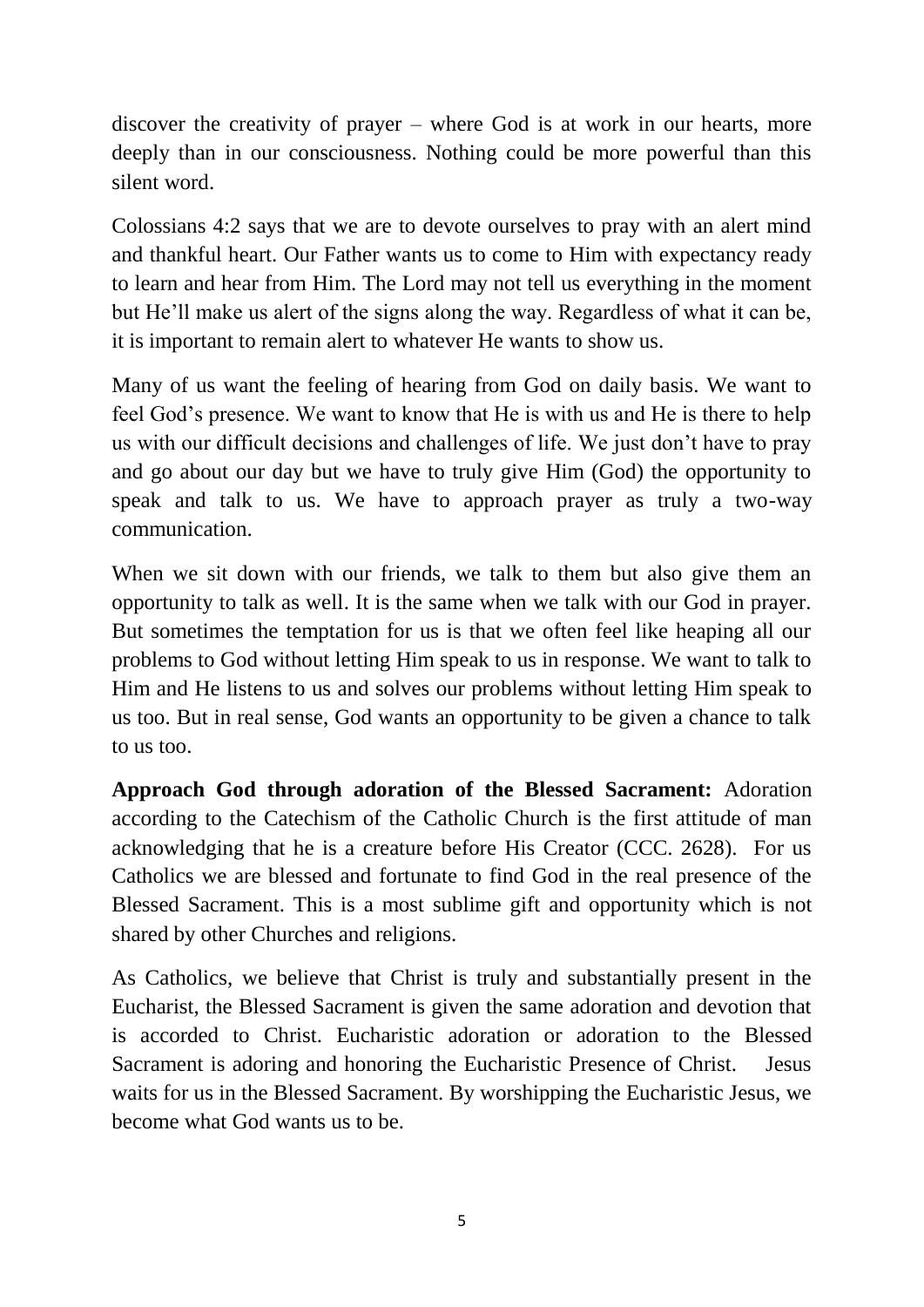**Immolating the lives of the Saints and other Models of Contemplative Life:**  Jesus Christ and His Blessed Mother are perfect models and examples of contemplative life and prayer in silence. Jesus not only taught His disciples how to pray in silence but he went ahead several times of His Ministry to pray in silence. Fulton Sheen was a  $21<sup>st</sup>$  Century Bishop who faithfully and daily fulfilled the Holy hour sixty years of his busy life. Other saints who lived contemplative life include St. Teresa of Avila, St. Francis de Sales, those who live monastic lives etc.

According to Confucius, "Silence is the true friend that never betrays." A German Proverb says: "Silence is a fence around wisdom." For a Japanese Proverb: "The silent man is the best to listen to." "Silence is as deep as eternity; speech, shallow as time", Thomas Carlyle affirms. While an Arab Proverb echoes that "Silence is medication for sorrow." According a Latin Proverb: "To silence another, first be silent yourself."

# **Obstacles that hinder young people from listening to the voice of God in Silence in our Society today**

There are certain obstacles or hindrances which can affect young people today to not listen the voice of God as He speaks to you in your hearts. These factors block the penetration of the silent voice of God to enter deep into your heart. You must be careful and take not of these obstacles if really you want to hear God as he speaks his words into your heart.

**The Obstacle for the quest for the mundane and the Pleasures of Life:** The quest for the material things of the world and the pleasures of life above other meaning things can derail us from hearing God. When we seek the pleasures of life at the detriment of the Divine, when we are looking our only for number one, when we look for the fashions of life, these can affect our visions and our hearing of the voice of God in our hearts.

**The Dangers of the Social Media as a hindrance to listening to the voice of God in Silence:** In modern life, social media is developing fast. It is used by many people all over the world. But it is especially very popular among the young people. The Social Media can be a great tool for communication, but it also has many harmful effects especially among the young people.

There are many young people today who cannot control themselves and are addicted to the social media. I recently asked a teenage girl if she ever took time